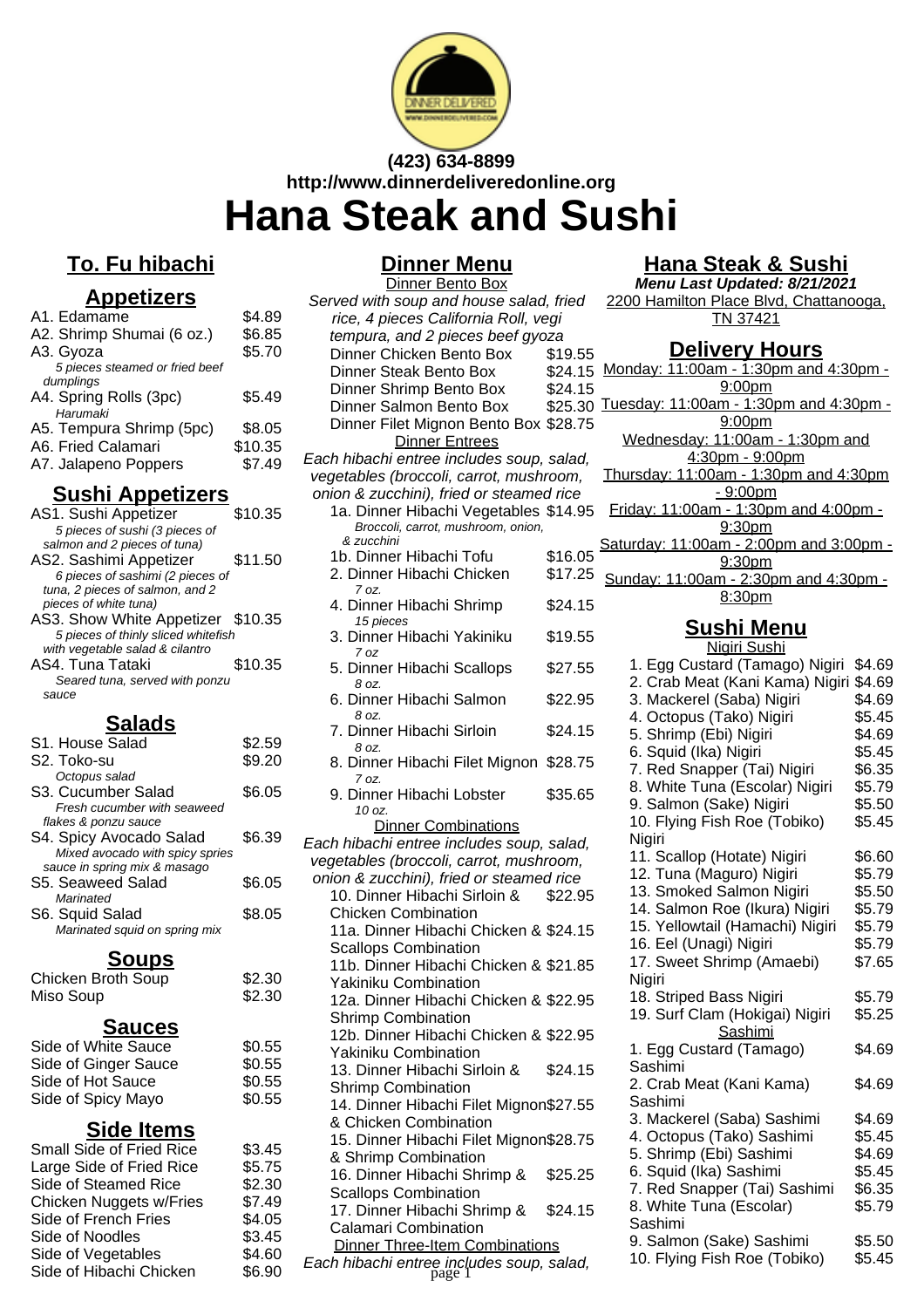| Side of Hibachi Steak        | \$8.05  |
|------------------------------|---------|
| Side of Hibachi Shrimp       | \$9.20  |
| Side of Hibachi Scallops     | \$10.35 |
| Side of Hibachi Salmon       | \$11.50 |
| Side of Hibachi Filet Mignon | \$12.65 |
| Side of Lobster Tail         | \$17.25 |
|                              |         |

# **Desserts**

| \$8.05                               |
|--------------------------------------|
| \$8.05                               |
| \$6.65                               |
| \$5.75                               |
| Choice of vanilla, green tea, or red |
|                                      |
| \$6.90                               |
|                                      |

# **Kids Hibachi Menu**

| Served with soup or salad, fried rice<br>& vegetables (broccoli, carrot,<br>mushroom, onion, & zucchini |                               |
|---------------------------------------------------------------------------------------------------------|-------------------------------|
| Kids Hibachi Chicken<br>Kids Hibachi Steak<br>Kids Hibachi Shrimp                                       | \$11.50<br>\$13.80<br>\$13.80 |
| Kids Hibachi Filet Mignon                                                                               | \$16.10                       |

| \$36.75 |
|---------|
|         |
|         |
| \$34.45 |
|         |
|         |
| \$32.15 |
|         |
|         |
| \$39.69 |
|         |
|         |
|         |

## **Lunch Menu**

| <u>Lunch wenu</u>                                      |         |
|--------------------------------------------------------|---------|
| <b>Sushi Lunch Special</b>                             |         |
| 79. Lunch Maki 2-Roll                                  | \$9.85  |
| Combination                                            |         |
| Choice of 2 rolls from sushi menu<br>#34-54            |         |
| 80. Lunch Maki 3-Roll                                  | \$16.49 |
| Combination<br>Choice of 3 rolls from sushi menu       |         |
| #34-54<br>Sushi & Sashimi Entrees                      |         |
| Served with Soup and Salad                             |         |
|                                                        |         |
| 21. Sushi Lunch<br>6 pieces sushi with California Roll | \$10.95 |
| 22. Sashimi Lunch                                      | \$10.95 |
| 8 pieces assorted fishes                               |         |
| <b>Lunch Bento Box</b>                                 |         |
| Served with soup or salad, fried rice, 4               |         |
| pieces California Roll, vegi tempura, 2                |         |
| pieces beef gyoza                                      |         |
| Lunch Chicken Bento Box                                | \$12.65 |
| Lunch Steak Bento Box                                  | \$14.95 |
| Lunch Salmon Bento Box                                 | \$16.10 |
| Lunch Shrimp Bento Box                                 | \$14.95 |
| Lunch Filet Mignon Bento Box                           | \$18.40 |
| <b>Lunch Entrees</b>                                   |         |
| Each hibachi entree includes soup, salad,              |         |
| vegetables (broccoli, carrot, mushroom,                |         |
| onion & zucchini), fried or steamed rice               |         |
| 1a. Lunch Hibachi Vegetables \$9.49                    |         |
| Broccoli, carrot, mushroom,                            |         |
| onions, & zucchini                                     |         |
| 1b. Lunch Hibachi Tofu                                 | \$10.09 |
| 2. Lunch Yakiniku<br>5 oz.                             | \$11.45 |
| 3. Lunch Marinated Chicken                             | \$11.45 |
| 5 oz.<br>4. Lunch Hibachi Chicken                      | \$10.35 |
| 5 oz.<br>5. Lunch Hibachi Sirloin                      | \$13.75 |
| 5 oz.<br>6. Lunch Hibachi Filet Mignon                 | \$17.25 |
| 5 oz.<br>7. Lunch Hibachi Shrimp                       | \$12.65 |
| 10 pieces                                              |         |
| 8. Lunch Hibachi Scallops<br>5 oz.                     | \$14.95 |
| 9. Lunch Hibachi Salmon<br>6 oz.                       | \$16.05 |
| <b>Lunch Combinations</b>                              |         |
| Each hibachi entree includes soup, salad,              |         |
| vegetables (broccoli, carrot, mushroom,                |         |
| onion & zucchini), fried or steamed rice               |         |
| 10. Lunch Hibachi Chicken & \$14.39                    |         |
| <b>Shrimp Combination</b>                              |         |
| 11a. Lunch Chicken & Scallops \$16.05                  |         |
| Combination                                            |         |
| 11b. Lunch Chicken & Yakiniku \$14.95                  |         |
| 12. Lunch Chicken & Sirloin                            | \$14.95 |

Combination page 2

| Sashimi                                                               |         |
|-----------------------------------------------------------------------|---------|
| 11. Scallop (Hotate) Sashimi                                          | \$6.60  |
| 12. Tuna (Maguro) Sashimi                                             | \$5.79  |
| 13. Smoked Salmon Sashimi                                             | \$5.50  |
| 14. Salmon Roe (Ikura) Sashimi                                        | \$5.79  |
| 15. Yellowtail (Hamachi)                                              | \$5.79  |
| Sashimi                                                               |         |
|                                                                       | \$5.79  |
| 16. Eel (Unagi) Sashimi<br>17. Sweet Shrimp (Amaebi)                  | \$7.65  |
|                                                                       |         |
| Sashimi                                                               |         |
| 18. Striped Bass Sashimi                                              | \$5.79  |
| 19. Surf Clam (Hokigai)                                               | \$5.25  |
| Sashimi                                                               |         |
| <b>Sushi &amp; Sashimi Entrees</b>                                    |         |
| Served with Soup and Salad                                            |         |
| 23. Sushi Regular                                                     | \$18.69 |
| 8 pieces sushi with tuna roll<br>24. Sashimi Regular                  | \$24.19 |
| 16 pieces chef choice of assorted                                     |         |
| fishes                                                                |         |
| 25. Sushi Deluxe                                                      | \$23.09 |
| 12 pieces sushi with tuna roll                                        |         |
| 26. Sushi Sashimi Combo                                               | \$26.39 |
| 5 pieces sushi & 12 pieces sashimi                                    |         |
| with tuna roll                                                        |         |
| 27. Unagi Don                                                         | \$19.79 |
| Grilled eel rice bow                                                  |         |
| 28. Chirashi<br>Chef's choice of assorted raw fish                    | \$21.95 |
| served on rice                                                        |         |
| 29. Tuna Lover Entree                                                 | \$21.90 |
| 4 pieces sashimi, 4 pieces tuna                                       |         |
| nigiri & tuna rol                                                     |         |
| 30. Salmon Lover Entree                                               | \$21.99 |
| 4 pieces of sashimi, 4 pieces of                                      |         |
| salmon nigiri & salmon roll                                           |         |
| 31. Lover Boat                                                        | \$50.59 |
| 10 pieces sushi & 16 pieces                                           |         |
|                                                                       |         |
| sashimi & one chef choice of special<br>sushi roll                    |         |
| <b>Sushi Roll Specials</b>                                            |         |
| 32. Maki 2-Roll Combination                                           | \$9.85  |
| Choice of 2 rolls from sushi menu                                     |         |
| #34-54                                                                |         |
| 33. Maki 3-Roll Combination                                           | \$16.49 |
| Choice of 3 rolls from sushi menu                                     |         |
| #34-54                                                                |         |
| <b>Sushi Roll or Hand Roll</b>                                        |         |
| 34. Cucumber Roll                                                     | \$3.85  |
| 35. Avocado Rol                                                       | \$4.15  |
| 36. Asparagus Rol                                                     | \$4.35  |
| 37. California Roll                                                   | \$5.25  |
| 38. Tuna Rol                                                          | \$5.45  |
| 38. Salmon Roll                                                       | \$5.45  |
| 38. Yellowtail Rol                                                    | \$5.45  |
| 38. White Tuna Roll                                                   | \$5.45  |
| 39. Tuna & Avocado Roll                                               | \$6.05  |
| 39. Salmon & Avocado Roll                                             | \$6.05  |
| 39. Yellowtail & Avocado Rol                                          | \$6.05  |
| 40. Eel Roll                                                          | \$6.55  |
| 41. Crab Tempura Roll                                                 | \$5.79  |
| 42. Sweet Potato Rol                                                  | \$4.35  |
| 43. Boston Roll                                                       | \$6.89  |
| Fresh shrimp, cucumber, lettuce &                                     |         |
| crab meat                                                             |         |
| 44. Alaska Roll                                                       | \$6.35  |
| Smoked salmon, cucumber &<br>avocado                                  |         |
| 45. Shrimp Tempura Roll                                               | \$6.55  |
| 46. Philly Roll                                                       | \$6.55  |
| Smoked salmon, cream cheese &                                         |         |
| avocado                                                               |         |
| 47. Las Vegas Roll                                                    | \$9.85  |
| Salmon, cream cheese, deep fried<br>then topped with spicy mayo & eel |         |

48. Fried Bagel Roll \$9.85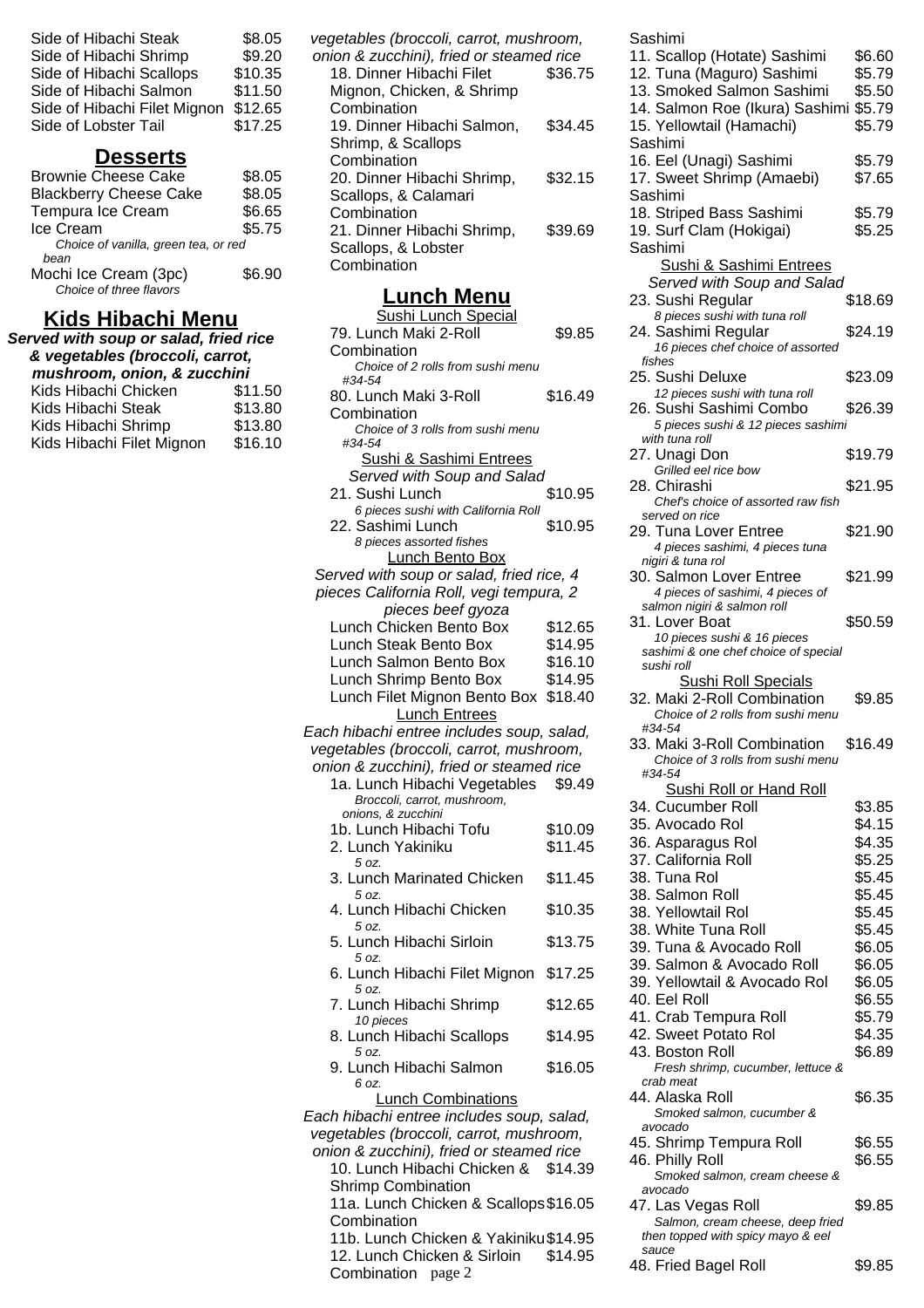| 13. Lunch Chicken & Filet                               | \$18.99 |
|---------------------------------------------------------|---------|
| <b>Mignon Combination</b><br>14. Lunch Chicken & Salmon | \$16.05 |
| Combination<br>15a. Lunch Shrimp & Sirloin              | \$16.05 |
| Combination                                             |         |
| 16. Lunch Shrimp & Filet                                | \$19.50 |
| <b>Mignon Combination</b>                               |         |
| 15b. Lunch Shrimp & Yakiniku                            | \$16.05 |
| 17. Lunch Shrimp & Scallops                             | \$17.20 |
| Combination                                             |         |
| 18. Lunch Shrimp & Salmon                               | \$18.35 |
| Combination                                             |         |
| 19. Lunch Scallops & Sirloin                            | \$17.20 |
| Combination                                             |         |
| 20. Lunch Scallops & Filet                              | \$20.65 |
| <b>Mignon Combination</b>                               |         |
| 21. Lunch Scallops & Salmon                             | \$17.20 |
| Combination                                             |         |
| 22. Lunch Salmon & Sirloin                              | \$17.20 |
| Combination                                             |         |
| 23. Lunch Salmon & Filet                                | \$20.65 |
| <b>Mignon Combination</b>                               |         |
| 24. Lunch Chicken, Shrimp, &                            | \$20.65 |
| <b>Scallops Combination</b>                             |         |

6 pieces of shrimp

Tempura white fish, cream cheese,

| avocado, topped with eel sauce                                                 |         |
|--------------------------------------------------------------------------------|---------|
| 49. Maxical Roll                                                               | \$9.85  |
| Spicy crab, cucumber, deep fried &<br>topped with spicy mayo                   |         |
| 50. Salmon Skin Roll                                                           | \$6.35  |
| Roasted salmon skin, cucumber,                                                 |         |
| avocado topped with eel sauce                                                  |         |
| 51. Spicy Salmon Roll<br>Masago, spicy mayo                                    | \$6.55  |
| 52. Spicy Tuna Roll                                                            | \$6.89  |
| 53. Spicy Yellowtail Roll                                                      | \$7.15  |
| 54. Vegetable Roll                                                             | \$5.79  |
| Cucumber, avocado, asparagus,                                                  |         |
| sweet carrot and pickled radish                                                |         |
| 55. Spider Roll                                                                | \$8.79  |
| Deep fried soft shell crab,<br>cucumber, topped with eel sauce                 |         |
| 56. Futo Maki Roll                                                             | \$6.55  |
| 57. Spicy Scallop Roll                                                         | \$6.89  |
| Crunch, masago                                                                 |         |
| 58. Spicy Snow Crab Roll                                                       | \$6.55  |
| <b>Chef Special Roll</b>                                                       |         |
| 59. Hana's Cake Roll                                                           | \$16.49 |
| Spicy tuna, crab, tobiko, eel,                                                 |         |
| avocado, and tempura flake<br>60. Hana Roll                                    | \$15.39 |
| Pepper tuna, pepper salmon, eel,                                               |         |
| topped with sliced crab, avocado,                                              |         |
| masago and eel sauce                                                           |         |
| 61. Chattanooga Roll                                                           | \$14.29 |
| Tempura banana, cream cheese,                                                  |         |
| spicy crab wrapped with soy paper<br>topped with chef special sauce            |         |
| 62. Rainbow Roll                                                               | \$15.40 |
| Crab, cucumber, avocado, topped                                                |         |
| with salmon, tuna, white tuna, shrimp                                          |         |
| and salmon roe<br>63. Dragon Roll                                              | \$14.29 |
|                                                                                |         |
|                                                                                |         |
| Eel, crab, cucumber, topped with<br>avocado and eel sauce                      |         |
| 64. Crazy Roll                                                                 | \$15.40 |
| Spicy yellowtail, pineapple, topped                                            |         |
| with red and black tobiko                                                      |         |
| 65. Good Yummy Roll                                                            | \$15.39 |
| Crab, scallop, shrimp, avocado,<br>cream cheese, deep tried and topped         |         |
| with spicy mayo                                                                |         |
| 66. Ice Cream Roll                                                             | \$15.39 |
| Crab, eel, cucumber, avocado,                                                  |         |
| cream cheese, masago, deep fried                                               |         |
| topped with eel sauce<br>67. Tennessee Roll                                    | \$14.29 |
| Shrimp tempura, cucumber,                                                      |         |
| avocado, topped with eel, avocado                                              |         |
| and eel sauce                                                                  |         |
| 68. Hawaii Roll                                                                | \$15.39 |
| Spicy shrimp, eel, crab meat,<br>avocado and asparagus                         |         |
| 69. American Dream Roll                                                        | \$15.39 |
| Spicy tuna, spicy salmon, shrimp                                               |         |
| tempura, apple, topped with crab                                               |         |
| stick, eel sauce, spicy mayo &<br>wasabi tobiko                                |         |
| 70. Lobster Roll                                                               | \$19.79 |
| Lobster tail, eel, crab, cucumber,                                             |         |
| avocado, cream cheese, wrapped in                                              |         |
| soy paper topped with eel, spicy                                               |         |
| mayo, masago, & seaweed flake<br>71. Butterfly Roll                            | \$14.30 |
| Spicy tuna, cucumber, topped with                                              |         |
| fresh salmon, tuna, avocado, eel,                                              |         |
| wasabi mayo, red masago                                                        |         |
| 72. Pink Lady Roll<br>Fried shrimp, salmon, avocado,                           | \$14.29 |
| apple wrapped with pink soy paper                                              |         |
| 73. Beauty & the Beast Roll                                                    | \$16.50 |
| Spicy tuna, cucumber, avocado,                                                 |         |
| topped with fresh tuna, eel, avocado,<br>wasabi, red tobiko, eel sauce & spicy |         |

74. Northeastern Tiger Roll \$17.59